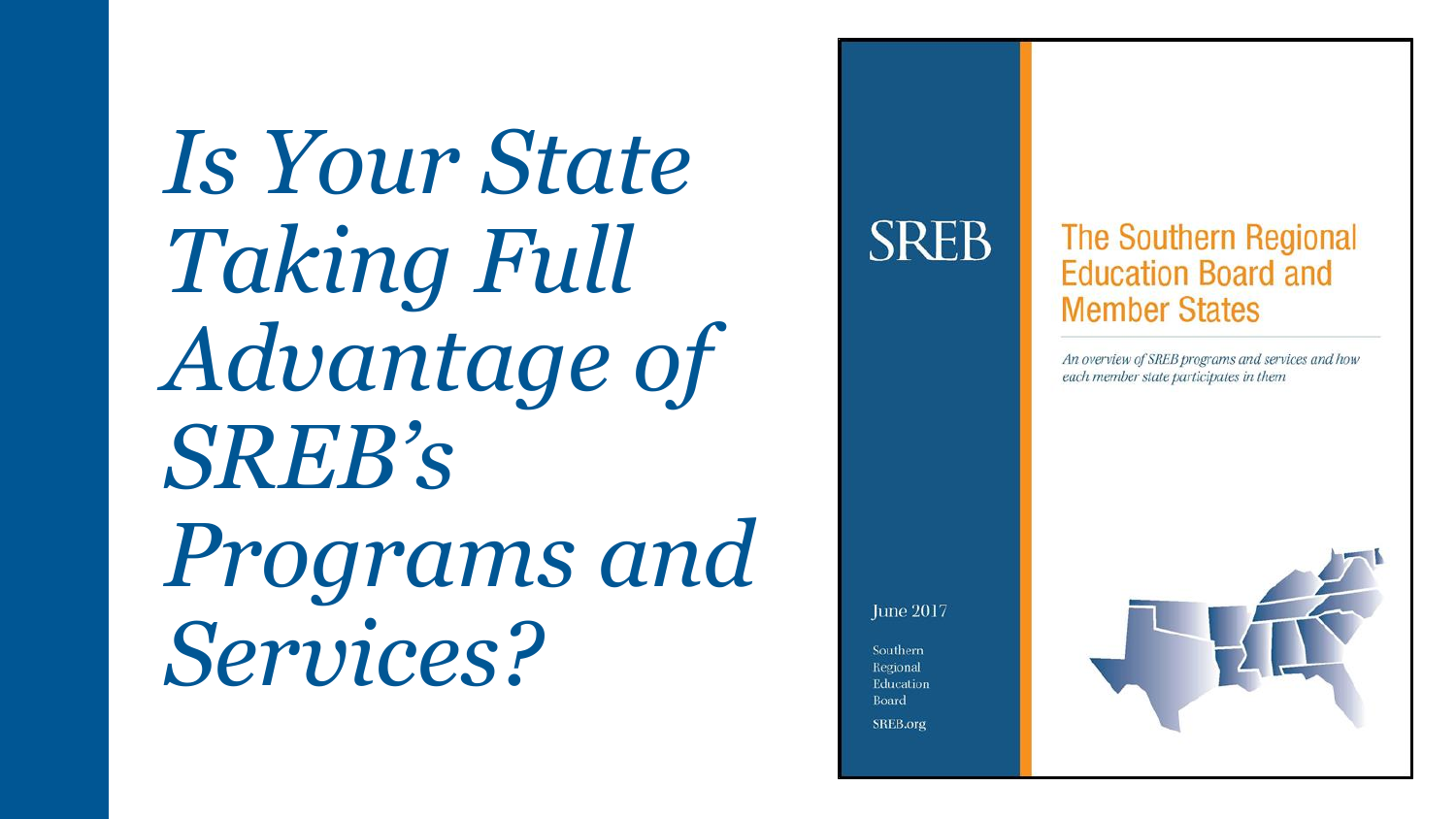### **Services to State Policymakers**

- Legislative and Staff **Services**
- Customized Responses to **Requests**
- Policy Research and Development
- State Follow-up and Implementation Support

Southern Regional **Education** Board SREB.org

**SREB** 

Legislative Report #3 | May 2017 Governor's budget proposal in Delaware Final actions in Arkansas, Georgia, Kentucky, Maryland

Virginia and West Virginia Notes from other SREB states

#### Legislative Report

#### Governors' legislative and budget proposals

Delaware (http://www.budget.delaware.gov/budget/fy2018/index.shtml)

The governor's proposed budget reset plan for 2017-18 would close a projected \$385 million budget shortfall and balance the state budget with reductions and new revenues. Growing expenses for school enrollment and Medicaid contributed to about \$150 million of the gap. The budget reset plan, which draws on the recommendations of the bipartisan Delaware Economic and Financial Advisory Committee's Advisory Council on Revenues, modifies the budget proposed by the governor's predecessor and is designed to contain long-term costs and rebalance Delaware's revenue portfolio to respond to economic growth. It makes changes in corporate franchise taxes and fees, simplifies the personal income tax structure and increases taxes on cigarettes and tobacco products. Overall, the operating budget would increase 0.3 percent over the current year to \$4.1 billion.

For K-12 education, the proposal provides \$25.1 million to fund enrollment growth and new teachers in Delaware classrooms. It provides early childhood education with an additional \$4.7 million, and \$1 million for Opportunity Grants to schools serving disadvantaged students.

The budget includes a \$22 million reduction to the Educational Sustainment Fund but also proposes giving Delaware school districts the flexibility to raise local property taxes without referendum to offset the reduction. Funding for school district and charter school operations would be \$1.1 billion, a decrease of 1.5 percent.

In higher education, funding for the University of Delaware would decline 2 percent to \$116.3 million, reflecting decreases to university operations, college programs and scholarships. Delaware State University would see funding reduced by 1.9 percent to \$34.5 million.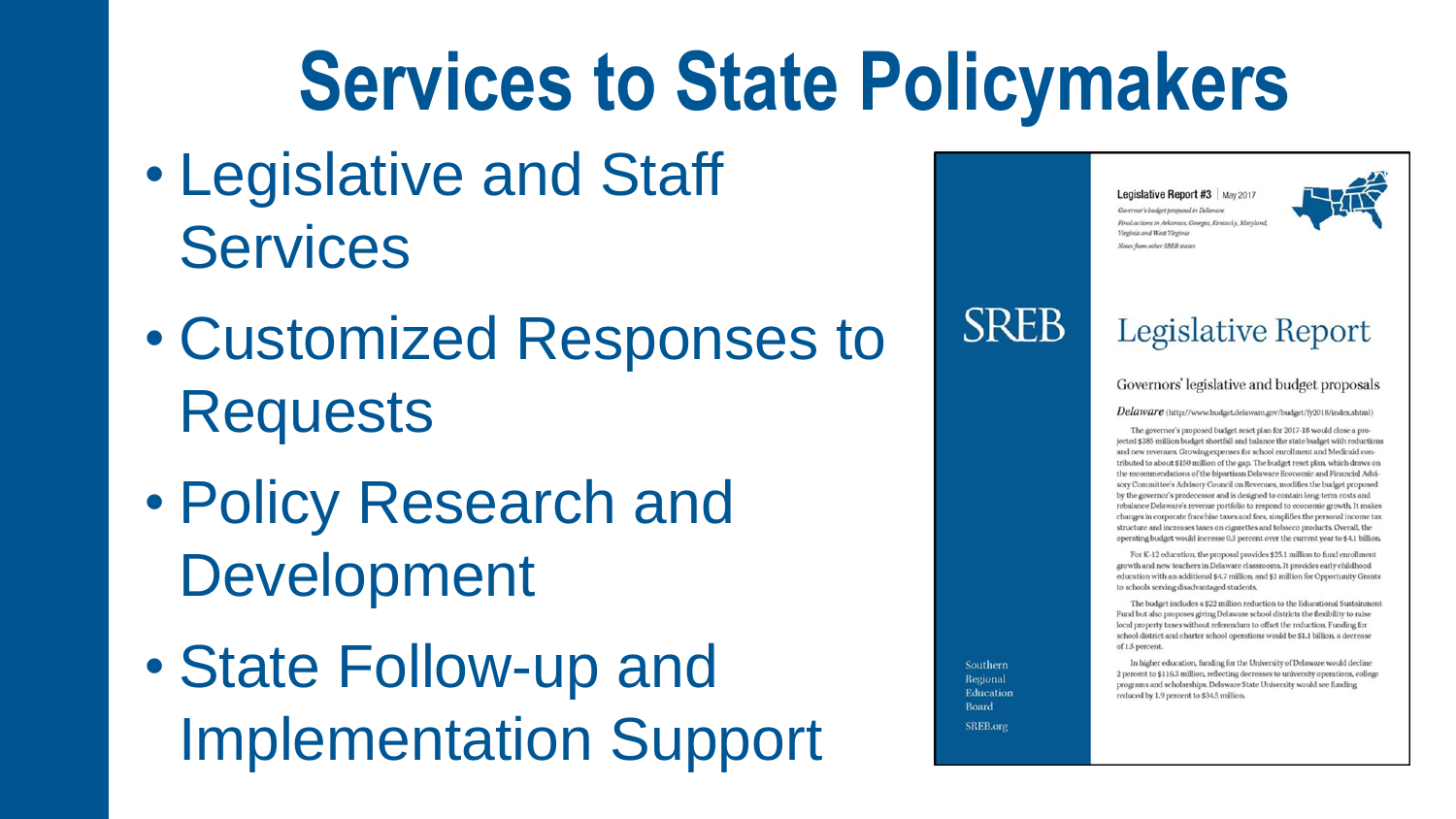# **Education Policies**

### • Engaging Students

Academic Common Market Regional Contract Program SARA

• Assessing Progress

State Progress Reports Benchmarking Standards SREB-Data Exchange

### • Networking

Go Alliance and Go Alliance Academy Educational Technology Cooperative

• Working with Colleges and **Universities** 

Doctoral Scholars Program Council on Collegiate Education for Nursing

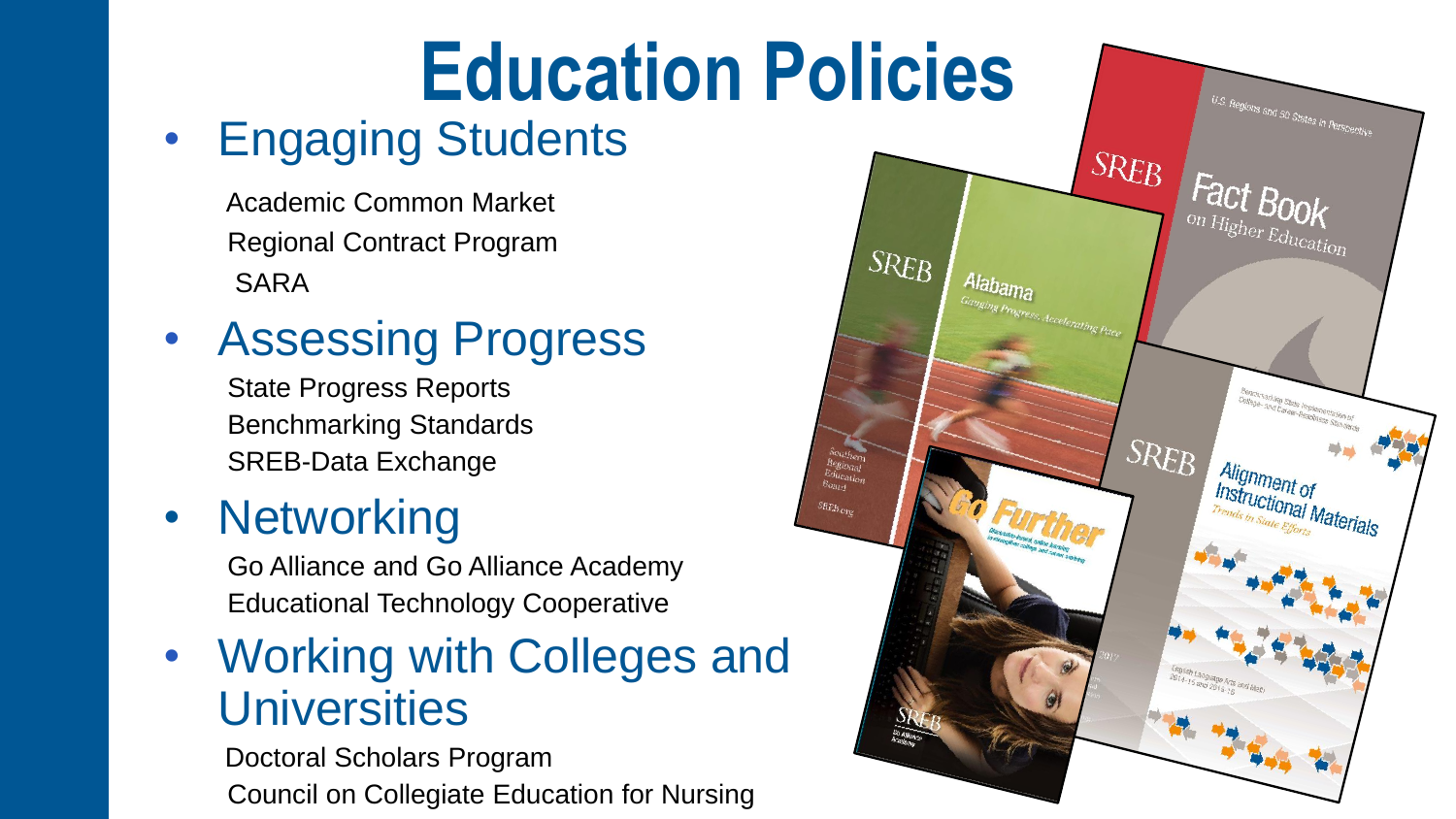## **School Improvement**

#### • **Network of**

- High Schools
- Middle Schools
- Technology Centers
- STEM Pathway Academies

### • **Professional Development Services**

- Literacy
- Mathematics
- Alternative Certified CTE Teachers
- Project-Based Assignments
- Leadership Development for Turnaround **Schools**

#### **Connecting Classrooms, Careers and College**

Preparing students for success with SREB's new High Schools That Work design



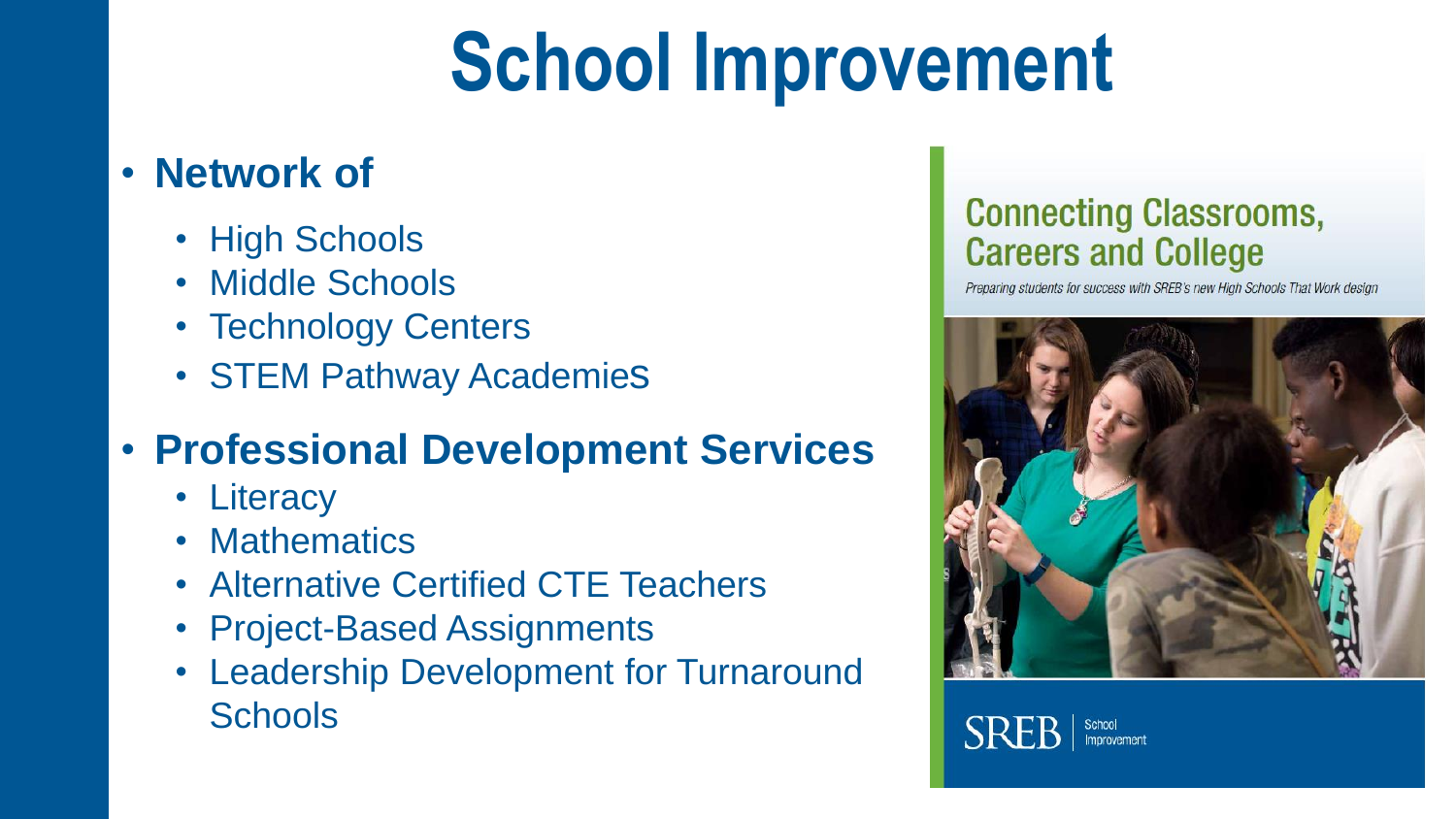



### **School Improvement**

- **High-Quality Curriculum**
	- College Readiness Courses
	- High School Readiness Courses
	- Advanced STEM Career Pathway Courses

### • **Special Convenings and Services**

- College and Career Readiness Networking **Conference**
- HSTW Staff Development Conference
- Career Pathway Audits / Studies
- Career Pathway Development Leading to Credentials / Degrees
- Literacy and Math Classroom Observation Tools